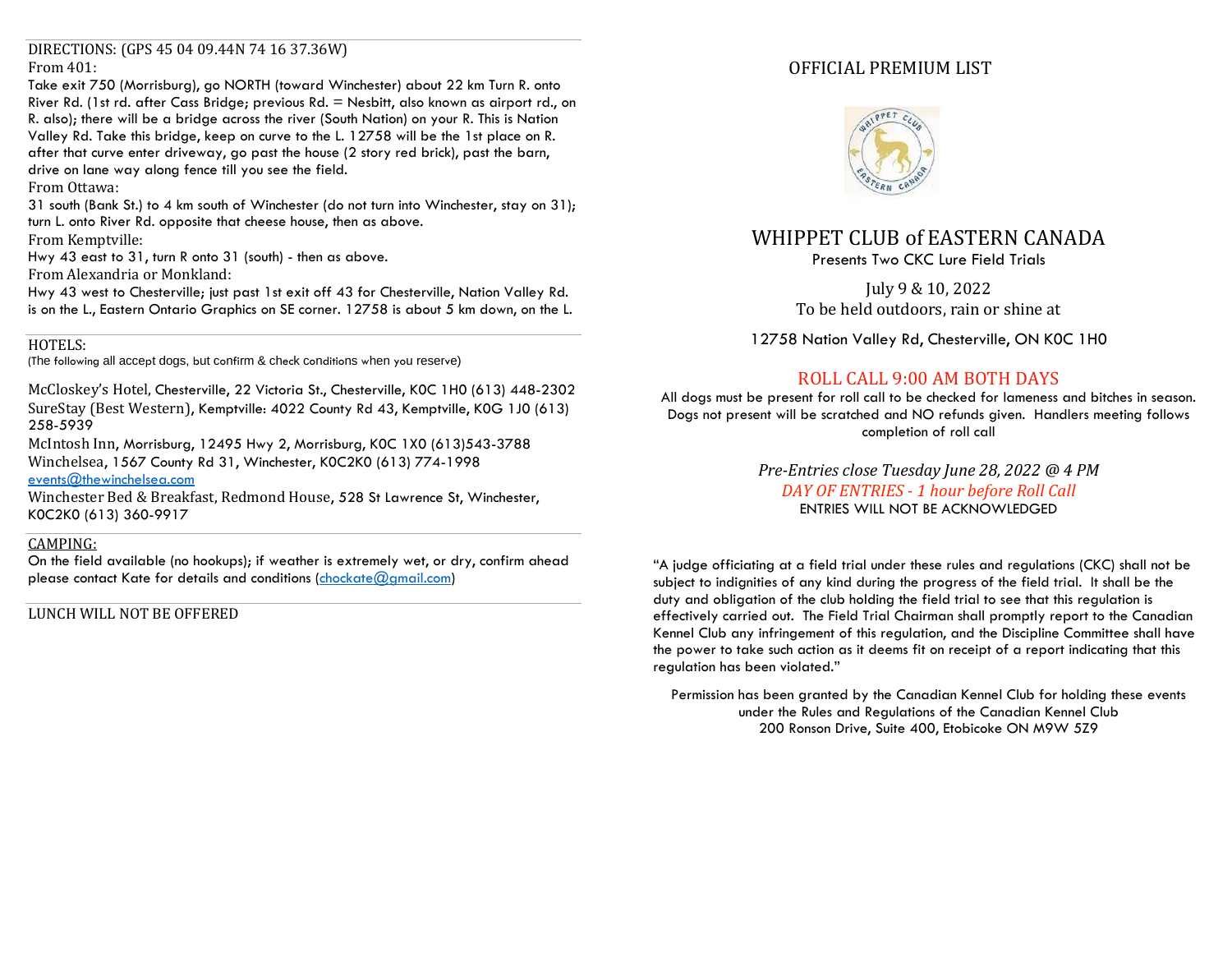| WCEC EXECUTIVE:      |                |
|----------------------|----------------|
| President:           | Kate Darbyshi  |
| Vice-President:      | Paul Allard    |
| Treasurer/Secretary: | Lorraine Burch |

Kate Darbyshire Paul Allard

#### FIELD TRIAL COMMITTEE:

| <b>Field Trial Secretary:</b>        | Tiina Paulaharju                    |
|--------------------------------------|-------------------------------------|
|                                      | 47 Aldershot                        |
|                                      | Brockville, ON K6V 2P7              |
|                                      | Phone: 613-213-8280                 |
| <b>FTS</b> email address             | Tpaulaharju@cogeco.ca               |
| Field Trial Chairperson:             | Kate Darbyshire                     |
| Field Clerks:                        | Paul Allard                         |
| Huntmasters:                         | Kate Darbyshire                     |
| Lure Operators:                      | Dee Brasseur / Werner Reitboeck     |
| Day of event contact:                | Kate (613) 794-2101 / (613)448-3266 |
| <b>CANADIAN KENNEL CLUB OFFICERS</b> |                                     |
| <b>CKC Executive Director:</b>       | Jeff Cornett                        |
|                                      | 200 Ronson Dr, 400,                 |
|                                      | Etobicoke ON M9W 5Z9                |
|                                      | $(416)$ 675-5511                    |

CKC Director: Alistair Sutherland CKC Lure Coursing Rep: Kate Darbyshire

Exhibitors Please Note: It shall be the duty and obligation of the event giving club to see that a judge, club official, volunteer, or any participant at an event held under these rules is not subject to any indignities of any kind. The Event Committee Chair shall promptly report to the CKC any infringement of this regulation, and the Discipline Committee shall have the authority to take such action as it deems fit on receipt of a report indicating that this has occurred

www.ckc.ca

The Trial Committee will be in full charge of the trial, which will be governed by CKC rules.

## **ENTRIES** Entries accepted by mail or Entry Line.



1-800-293-2935 / Fax: 519-754-0796 / www.theentryline.com Mastercard/Visa/American Express Entries taken until 4pm the day of closing. This is a privately-owned business that charges a fee for their service

Mail Entries to Whippet Club of Eastern Canada c/o Tiina Paulaharju 47 Aldershot Brockville, ON K6V 2P7

NOTE: CKC rules re NSF cheques – tendering of an NSF cheque shall be considered NONPAYMENT OF ENTRY FEES and is an offence punishable by disciplinary action and cancellation of awards by the Canadian Kennel Club. There will be a \$40.00 charge on all NSF cheques received.

| ENTRY FEES     |           |
|----------------|-----------|
| First Hound .  | \$25.00   |
| Second Hound   | \$20.00   |
| TCN fee        | $$11.30*$ |
| DAY OF entries | \$35.00   |

\*A TCN fee of \$11.30 must accompany each entry for each dog per trial and is payable with the entry fee if the entry form for the dog does not include its CKC individual reaistration number.

#### ENTRY INFORMATION:

- If, because of riot, civil disturbance, or other acts beyond the control of management, it is impossible to open or complete the trials, no refund of Entry Fees will be made.
- Entries without a fee will not be accepted.
- Email entries will not be accepted.
- Lame dogs or bitches in season will be excused and their entry refunded, provided notice is given prior to or during roll call.
- Dogs not present at roll call shall be scratched.
- Azawakh's may compete but must have a Miscellaneous Certification Number (MCN)
- Dogs not registered with the CKC must have a TCN. TCNs are replacing the current system of entering events with dogs as "listed", and allow dogs to temporarily participate in CKC events while they pursue permanent registration or an Event Registration Number (ERN).
	- ‣ A TCN must be obtained before submitting an entry for an event.
- CKC TCN Fee of \$11:30 per dog is payable for each dog that does NOT have a CKC Registration Number, Performance Event Number or Event Registration Number. This \$11:30 is in addition to the regular class entry fee.
- Muzzles and catch collars may be used at the handler's discretion.
- No Flexi-leads, or prong or electronic collars allowed.
- A \$20 fine will be assessed for loose dogs on the field after roll call and until after the last course or interfering with a course in progress
- Bring your own water and shade.
- Please clean up after yourselves. Do not stuff plastic bags down holes or in the porta-potty.
- NO FOOD Vendors on site, bring your own food/water for dogs
- There will be a \$20 fine for anyone caught not cleaning up after yourself.
- WCEC appreciates everyone's co-operation in keeping or site clean.
- Please take your garbage with you
- This is the first trial that you are encouraged NOT to pick up your dog poop please walk your dog at the edges of the field so no one steps in it.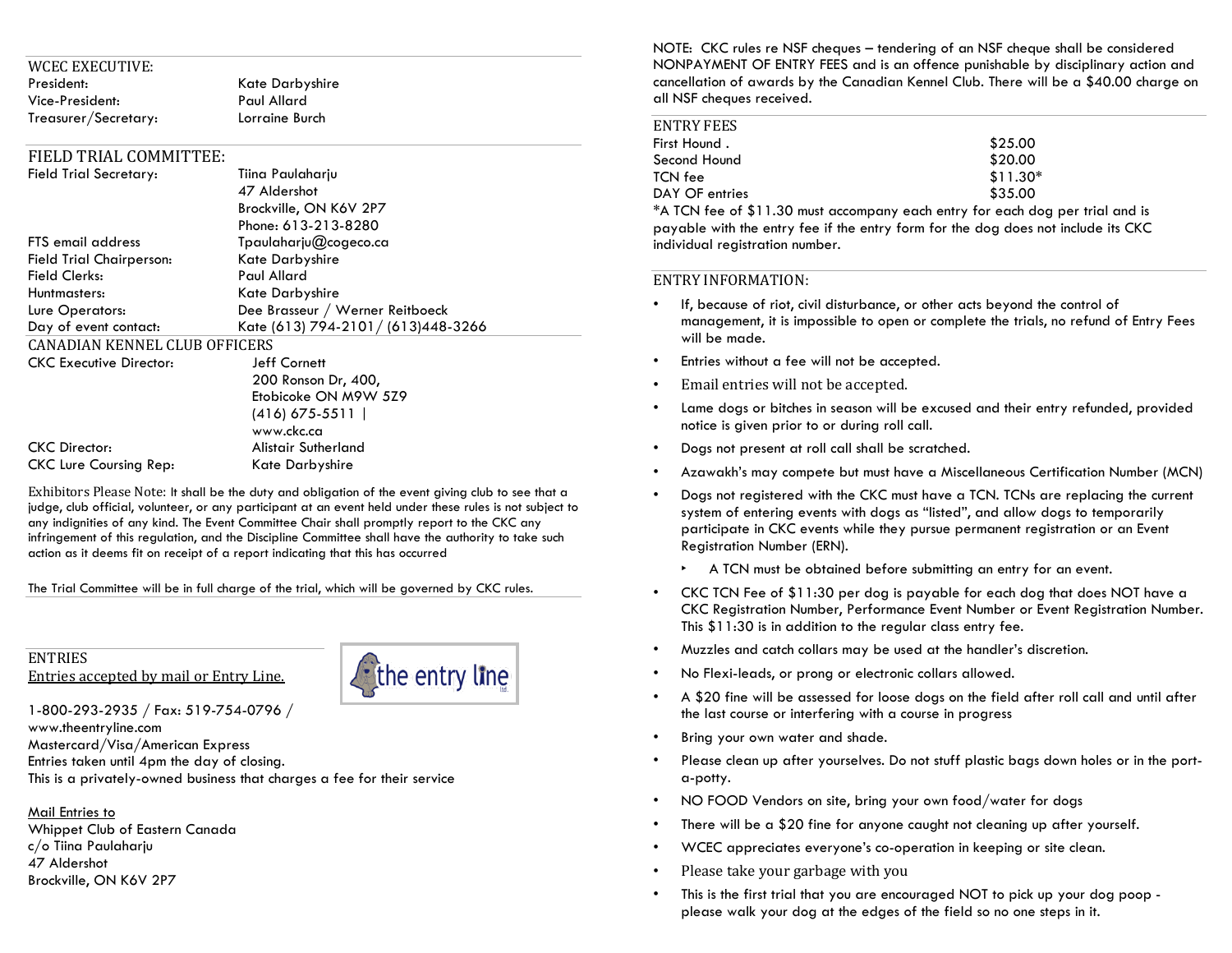# EQUIPMENT:

A continuous loop machine with white and/or colored plastic streamers will be used. Back up equipment will be on site.

### ELIGIBILITY:

Only purebred Afghan Hounds, Azawakh, Basenji, Borzoi, Greyhounds, Ibizan Hounds, Irish Wolfhounds, Italian Greyhounds, Pharaoh Hounds, Rhodesian Ridgebacks, Salukis, Scottish Deerhounds and Whippets may be entered. All dogs must be one year of age or older on the day of the trial.

Dogs not registered with the CKC must pay \$11.30 Listing Fee per dog/per day until CKC registration is obtained. Altered and neutered hounds may compete.

## DOGS PRESENTLY DISQUALIFIED\DECLARED INELIGIBLE IN CANADA OR THE USA ARE NOT ELIGIBLE.

### CKC NON-MEMBER PARTICIPATION FEE POLICY

A non-member participation fee will be charged to a resident of Canada who is a nonmember of the CKC. The non-member participation fee is paid in any year a title is earned and covers all titles and dogs owned by that individual. In order for the title to be awarded, the non-member will have a choice to either become a CKC member or pay the non-member participation fee. Failure to comply within 30 days of notification will result in the title being withheld. All Premium Lists will carry a note stating the fee applies only to dogs wholly owned by non-member residents of Canada and is not applicable to CKC members. TEMPORARY COMPETITION NUMBER (TCN)

Effective November 1, 2019, all dogs that are foreign born and foreign owned and enter Canada for the sole purpose of entering CKC events will no longer require a CKC registration number but will require a Temporary Competition number (TCN). This TCN does not register a dog for breeding purposes as defined in the Animal Pedigree Act, but rather enables a foreign-owned dog to be awarded titles by the Canadian Kennel Club. Each dog must have its own number. To obtain a TCN, go to the CKC website and register online. This number will automatically be generated once submitted and will be a 9 character registration number such as TC-AB1234567

Event rulebooks and application forms for the CCN, TCN and Non-Member Participation Fee are available on the CKC website. For more information, contact: The Canadian Kennel Club Phone: (416) 675-5511 | Fax: (416) 675-6506 Email: [information@ckc.ca](mailto:information@ckc.ca) | Website: [www.ckc.ca](http://www.ckc.ca/)

# TROPHIES AND AWARDS:

- Rosettes will be awarded for BOB.
- Flats will be awarded for 1st through NBQ
- Rosette will be awarded for BIF on Saturday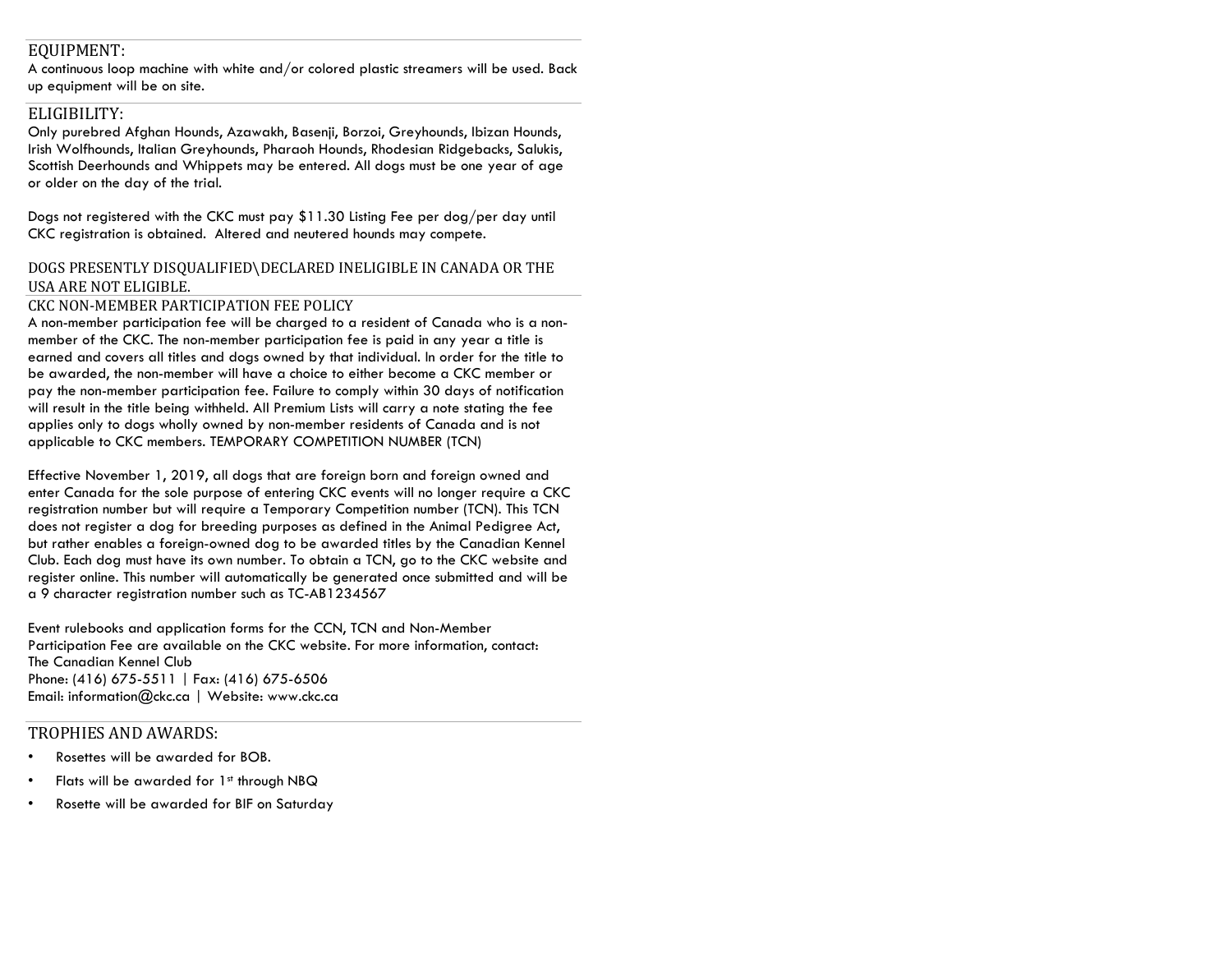## STAKES OFFERED **Official**

Open Stake: Each stake shall consist of entries of only one breed (dogs and bitches). Field Trial Champions of record in that breed may be entered.

Mixed Stakes: A mixed stake shall consist of breeds where entries are three or less. The stake may be offered at the option of the club with agreement of the owners and if offered must be stated in the premium list. Total hounds entered in the mixed stake shall be counted for the awarding of points. Only the winner of the mixed stake may compete for best in field.

Veteran Stake: Each stake shall consist of entries of only one breed (dogs and bitches) where their age is over seven (7) years. Field Trial Champions in that breed may be entered.

Veteran Mixed Stake: A mixed veteran stake shall consist of breeds where entries are three (3) or fewer and the age of the dogs is over seven (7) years. The stake may be offered at the option of the club with agreement of the owners, and if offered must be stated in the premium list.

Singles: The singles stake shall consist of entries of any breed (dogs and bitches). Singles stake entries from all breeds shall be combined into one mixed stake, with points and placements awarded across all the breeds. A hound entered in the Singles stake shall be barred from competition in the Open or Veterans stake at the same trial. A dog that is declared ineligible can compete in the Single stake at a trial.

#### CONDITIONS:

Open and Veteran Stakes will be split in any breed has more than 24 dogs entered at the time of the draw. All dogs will run twice in braces or trios unless excused, dismissed or disqualified. Bitches in season or lame hounds will be excused, and any entry refunded if notice is given prior to roll call. Hounds not present at roll call will be scratched and entry fees not refunded. Handlers must use slip leads when starting their hounds. Muzzles may be used at owner's discretion. All hounds will be slipped from a standing start.

| <b>Breed</b>                | Saturday  | Sunday    |
|-----------------------------|-----------|-----------|
| Afghan Hound                | MH        | DS        |
| Azawakh                     | MH        | <b>DS</b> |
| Basenji                     | <b>MH</b> | <b>DS</b> |
| Borzoi                      | MH        | <b>DS</b> |
| Greyhound                   | MH        | <b>DS</b> |
| Ibizan Hound                | <b>DS</b> | MH        |
| Irish Wolfhound             | DS        | MH        |
| Italian Greyhound           | DS        | MH        |
| Pharaoh Hound               | DS        | MH        |
| <b>Rhodesian Ridgebacks</b> | DS        | MH        |
| Saluki                      | DS        | MH        |
| Scottish Deerhound          | DS        | MH        |
| Singles                     | <b>MH</b> | <b>DS</b> |
| Whippet                     | MH        | <b>DS</b> |
| Mixed                       | DS        | MH        |

RUNNING ORDER WILL BE POSTED AFTER TEST DOG EACH DAY

**IUDGES** (Pending CKC approval)

**Moyra Hamilton,** 324018 The Glen Rd, Princeville, ON, N0C1K0 **David Snider,** 36 chemin Pink, Cantley, QC, J8V 2Z4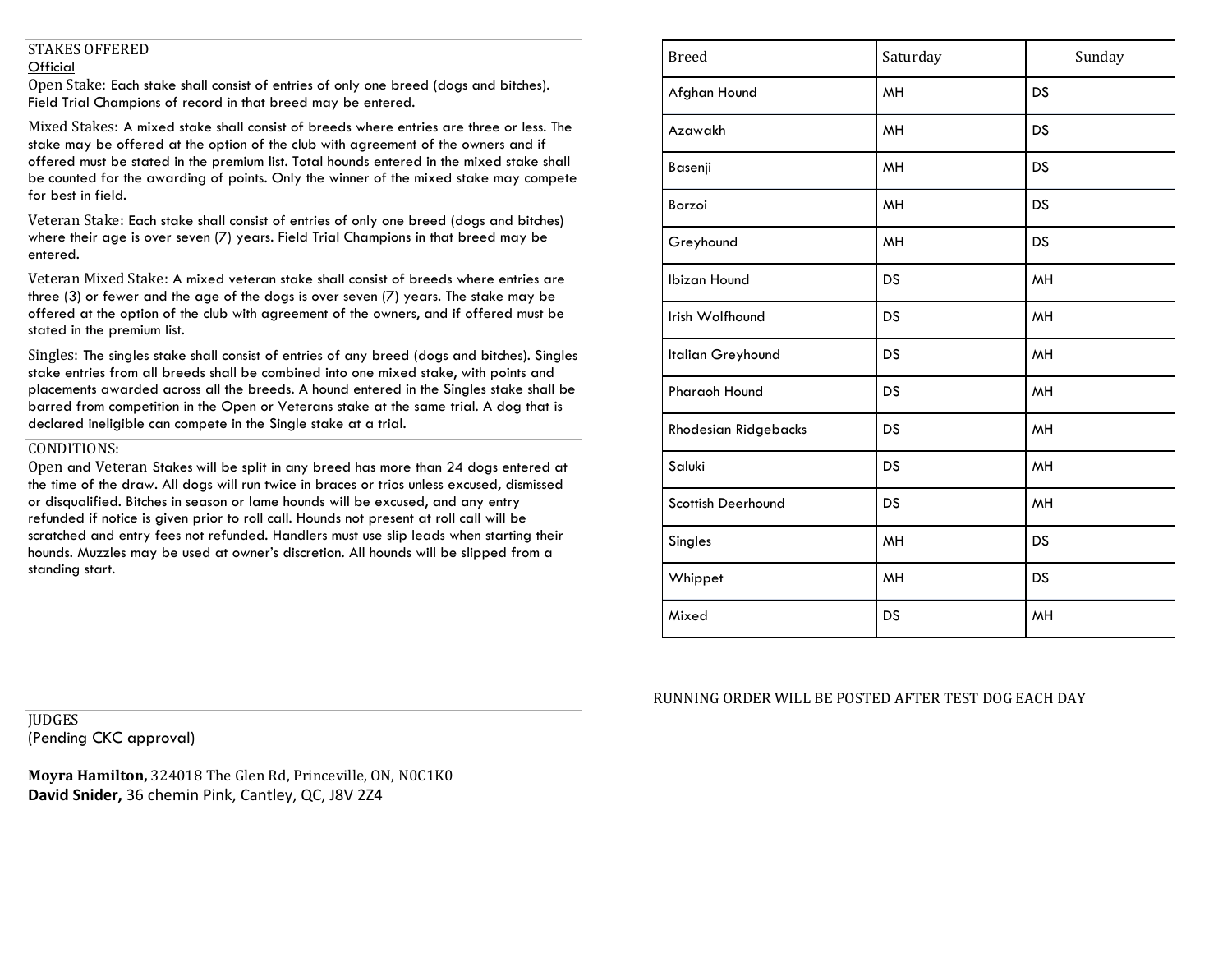#### COURSE DESIGN:

Whippet Club of Eastern Canada reserves the right to alter the course plan as required by weather and/or field conditions on the day of the trial.

Course will be reversed for finals and again for run-offs and BOB. BIF (if offered) will be as per the Judges request.

### Saturday Course Plans – approx. 860 yards

Zorr Counce 1 - Glo yards

# Sunday Course Plans – approx. 830 yards



# **TITLES:**

In order to earn any title the dog must be individually registered in the records of the CKC or have a Temporary Competition Number (TCN), or a Miscellaneous Class Certification Number (MCN), or a Performance Event Number (PEN).

Field Champion (FCh) shall be awarded as a suffix to the registered name of any hound which has fulfilled the following requirements:

- Attained 100 championship points in the open or mixed stake competition.
- · Attained 1 first or 2 second placements by defeating dogs in head to head competition.

Field Champion Excellent (FChX) will be awarded to the hound which has fulfilled the following requirements:

- Is a Field Champion of record.
- · Obtains 200 additional points in competition.
- Attains at least 5 first placements in competition. This includes first placements won while attaining an FCh.
- · Field Champion Excellent title shall be a repetitive title, with a numerical designation. After completing the FCHX title, a hound shall be awarded the next level of title each time it fulfills the requirements of an additional 300

points and 5 first placements with competition. First placements in excess of 5 may be carried forward, and the process shall be indefinitely repeated (FCHX2, FCHX3 etc.).

Novice Courser (NC) shall be awarded as a suffix to the registered name of any hound which has fulfilled the following requirements:

Attain 3 qualifying scores in the open stake under a minimum of 3 different judges.

Advanced Courser (AC) shall be awarded as a suffix to the registered name of any hound which has fulfilled the following requirements:

- Attain 10 qualifying scores in the open stake under a minimum of 3 different judges.
- · Scores earned for the Novice Courser title shall count as three of the ten scores required.

Advanced Courser Excellent (ACX) shall be awarded as a suffix to the registered name of any hound which has fulfilled the following requirements:

- Attain 20 qualifying scores in the open stake under a minimum of 3 different judges.
- · Scores earned for the Advanced Courser title shall count as ten of the 20 scores required
- · The Advanced Courser Excellent title shall be a repetitive title with a numerical designation. After completing the ACX title, a hound shall be awarded the next level of title each time it fulfills the requirements of an additional 20 qualifying scores under 3 different judges. The process shall be indefinitely repeated (ACX2, ACX3 etc.).

Veteran Field Champion (VfCh) shall be awarded as a suffix to the registered name of any hound which has fulfilled the following requirements:

- Attained 50 championship points in the Veteran Open or Veteran Mixed Stake competition.
- Attained 1 first or 2 second placements against other hounds

Veteran Field Champion Excellent (VfChx) will be awarded to the hound which has fulfilled the following requirements:

- Is a Veteran Field Champion of record.
- · Obtains 50 additional points in competition in the veteran stake.
- Attains at least 4 first placements in competition. This includes first placements won while attaining a VfCh.
- · The Veteran Field Champion Excellent title shall be a repetitive title with a numerical designation. After completing the VfChx title, a hound shall be awarded the next level of title each time it fulfills the requirements of an additional 50 points and 4 first placements with competition. First placements in excess of 4 may be carried forward, and the process shall be indefinitely repeated (VfChx2, VfChx3 etc.).

Single Courser (SNC) will be awarded to the hound which has fulfilled the following requirements:

Attained 3 qualifying scores in the Singles Stake under a minimum of 3 judges Single Advanced Courser (SAC) will be awarded to the hound which has fulfilled the following requirements:

- · Attained 10 qualifying scores in the Singles Stake under a minimum of 3 judges
- · Scores earned for the SNC shall count toward the title count as three of the ten scores required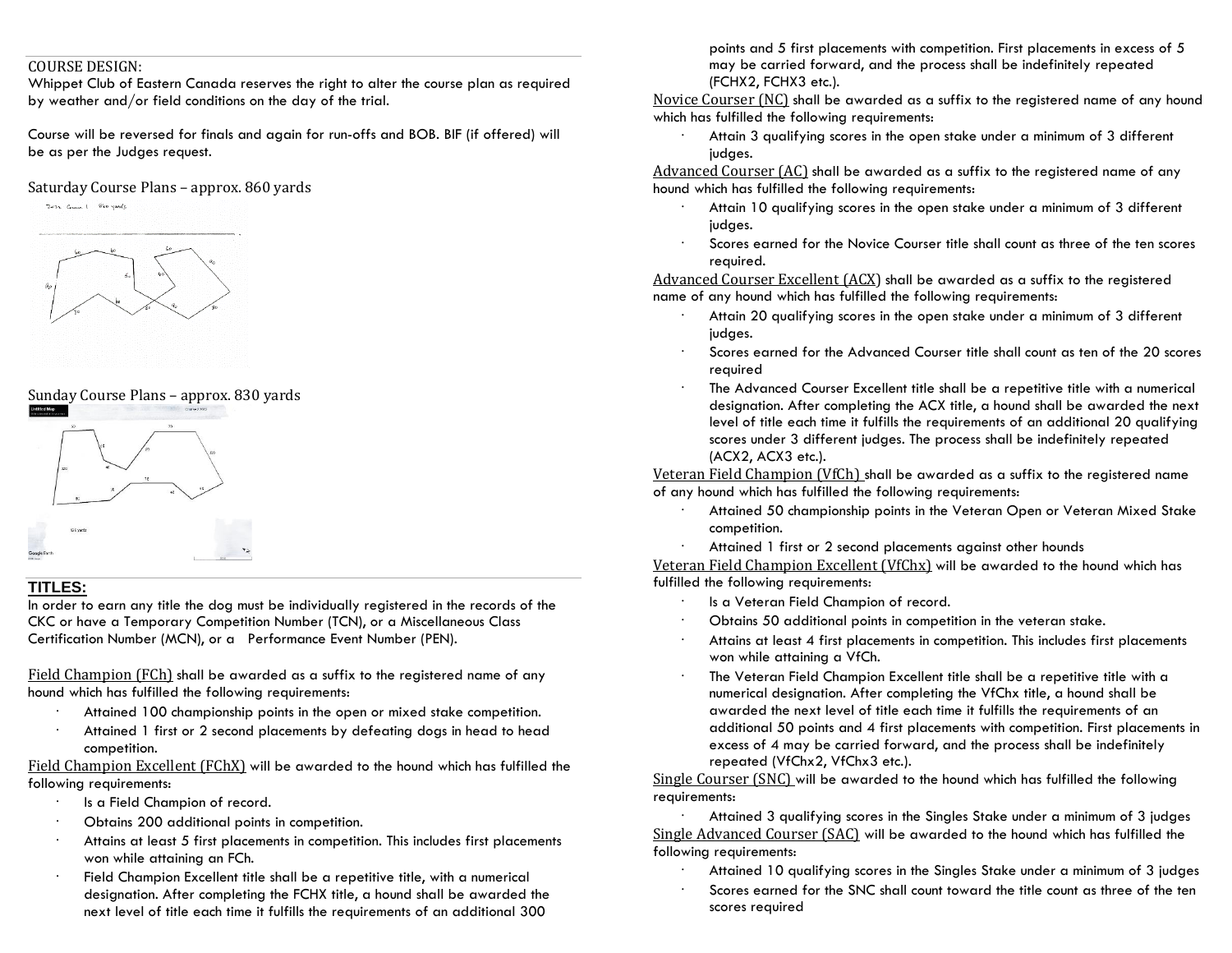Single Advanced Courser Excellent (SACX): will be awarded to the hound which has fulfilled the following requirements:

- · Attained 20 qualifying scores in the Singles Stake
- Scores earned for the SAC shall count toward the title count as ten of the twenty scores required
- · The Single Advanced Courser Excellent title shall be a repetitive title with a numerical designation. After completing the SACX title, a hound shall be awarded the next level of title each time it fulfills the requirements of an additional 20 qualifying scores under 3 different judges. The process shall be indefinitely repeated (SACX2, SACX3 etc.).

CHAMPIONSHIP POINTS IN REGULAR STAKES SHALL BE AWARDED ON THE BASIS OF THE FOLLOWING:

1st. Place 4 x # of hounds in Stake (Max. 40 points) 2nd Place 3 x # of hounds in Stake (Max. 30 points) 3rd Place 2 x # of hounds in Stake (Max. 20 points) 4th Place 1 x # of hounds in Stake (Max. 10 points) NBQ No Points

## VETERINARIAN INFORMATION:

Alta Vista Animal Hospital (Emergency Pet Hospital) 2616 Bank Street, Ottawa, ON, K1T 1M9 (613) 731-6851

#### PRACTICES:

All breed practices will be held on Saturday, time and weather permitting, When you arrive, please sign the practice sheet. The cost is \$10 per run which will be collected before your dog runs. There is NO specified time and will be after Certification.

#### CERTIFICATION RUNS:

Certification runs are offered each day after the trial at no charge. Certifications which will be run prior to practice, time and weather permitting

Please do not ask to certify a dog that has never seen the lure before – our suggestion is that you enter your dog in singles and if they run well you can qualify your dog at the end of the day. If your dog is certified on Saturday, you can move them to regular stakes on Sunday.

- Field Setup: Come early (one hour before roll call) and start learning by carrying equipment. Eventually you will learn how to place pulleys and tie downs, how the field is set up and how the machine works.
- Field Clerk: Sit on the field with the judges, and shadow the field clerk. Learn how scores are tabulated and recorded. You will learn how judges score the dogs. It's a whole new perspective on coursing.
- Huntmaster: Bring a knife! Have you wondered, how are those bags tied on or how do you tie a broken line? Shadow one of our huntmasters to learn.
- Runner: Volunteer to get the paperwork from the field clerk to the field trial secretary after each breed. This will get the scores posted more quickly.
- Lure Operator: Talk to the lure operator between courses. If you're interested, try running the lure around before the trial, at lunch, or after the trial at practice.
- Practice: Grab the practice list, call the dogs and collect the money. Volunteers have worked all day - this is a great way to give them a break.
- Fundraising: WCEC is a not for profit club and we rely on fundraising as a way to provide our events each year. Organize and run a fundraiser (a 50/50 draw, raffle, silent auction) at one our events to help.

THANK YOU FOR VOLUNTEERING AND SUPPORTING WHIPPET CLUB OF EASTERN CANADA.

•

### VOLUNTEERING:

Please consider volunteering at WCEC's events. WCEC is run by a few members and we are always looking for volunteers to help out. You can make a difference, even if you can spare a short amount of time each trial.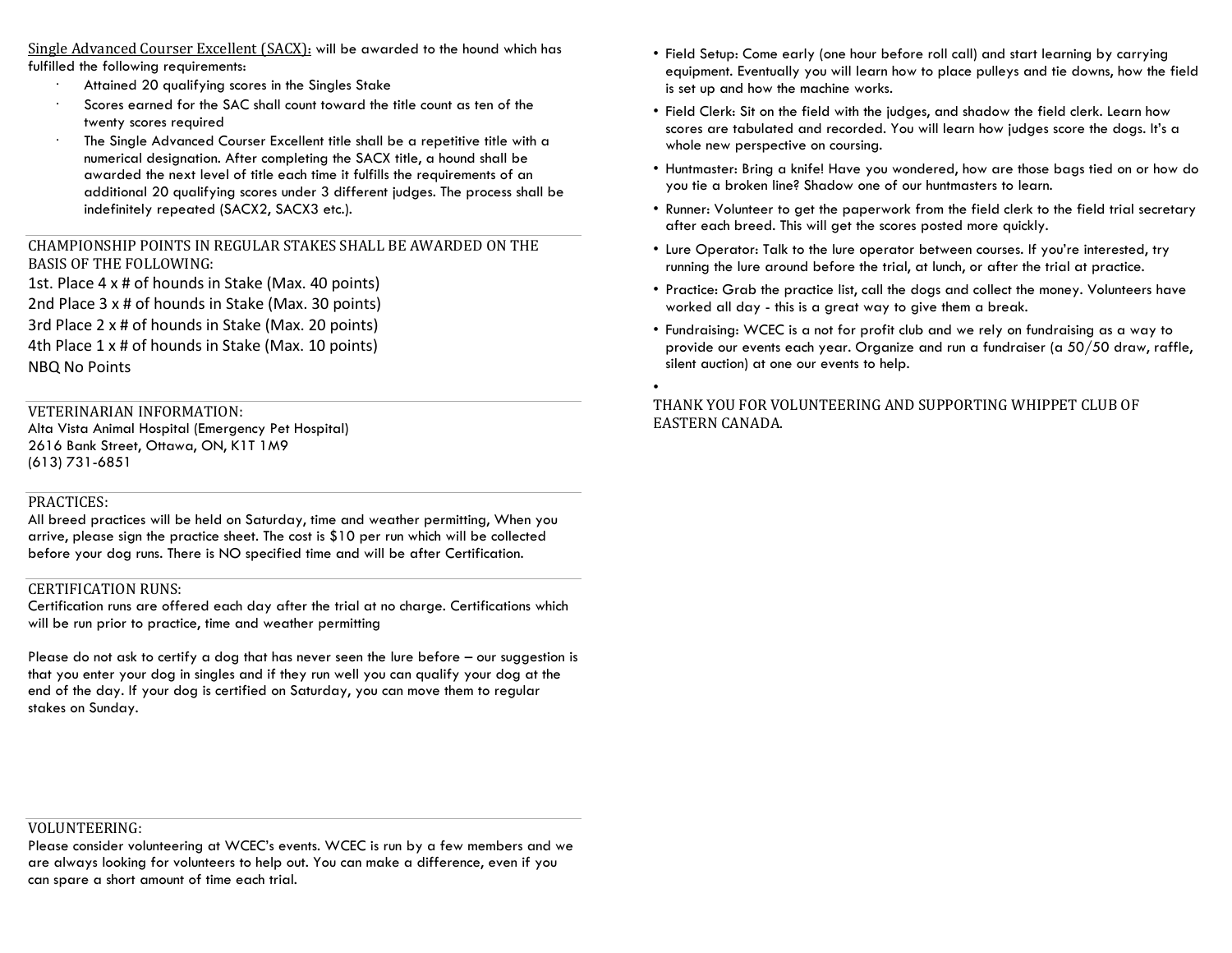# *(subject to change depending on Provincial and local guidelines in effect at the time of the trial)*

- All participants will wear facial coverings over nose and mouth when not able to maintain social distancing.
- Handlers will be required to wear masks when releasing and picking up their dogs.
- Please park 6 feet away from each other.
- Roll Call will be done at the secretary's table area. Please respect social distancing. The roll call committee will wear facial coverings at this time. We will ask the owners of females to wipe their dogs and show the inspection committee the tissue.
- Please bring your own food, water and shade for yourself and your dogs. None will be available at the trial.
- Porta Potty Please use the provided spray to sanitize the area after you use it, prop the door open for airflow when not in use.
- Huntmasters will stand at least 6 feet from the dogs.
- Practice social distancing whenever possible. Please be responsible. Download the COVID alert app.
- Each person attending the field trial will be required to sign a Covid Waiver.

## COVID-19 EVENT WAIVER:

I fully attest to the best of my knowledge that I do NOT have COVID19 at the time of attending this event. I also attest that I have NOT had a fever over 37.8 C, a positive COVID test, been in contact with or exposed to any known carrier of COVID-19, nor have I traveled outside of the country within the past 14 days. I have no other unexplained symptoms of possible COVID 19, especially cough, shortness of breath, sore throat, runny nose or other symptoms associated with acute illness.

I agree that I am attending this CKC event entirely at my own risk and take full responsibility for my own health and safety during this event. I will follow all CKC and host club rules and requirements to reduce any exposure and possibility of contracting or spreading the virus. I will also fully cooperate with any city, county or state guidelines that have jurisdiction in the area in which the event is taking place.

I fully submit that the Canadian Kennel Club (CKC), host club Whippet Club of Eastern Canada and the property at 12758 Nation Valley Rd, Chesterville, Ontario, that I am attending, and any workers or volunteers or judges, are in no way liable for any present or future COVID-19 exposure incurred.

I agree to abide by the Club's COVID-19 precautions as outlined in the premium list and understand that if I am unwilling to follow them, I will be told to leave, with no refund of entry fees.

PRINT NAME PHONE #

EMAIL

SIGNATURE DATE

ALL FIELDS MUST BE FILLED OUT AND HANDED IN AT ROLL CALL